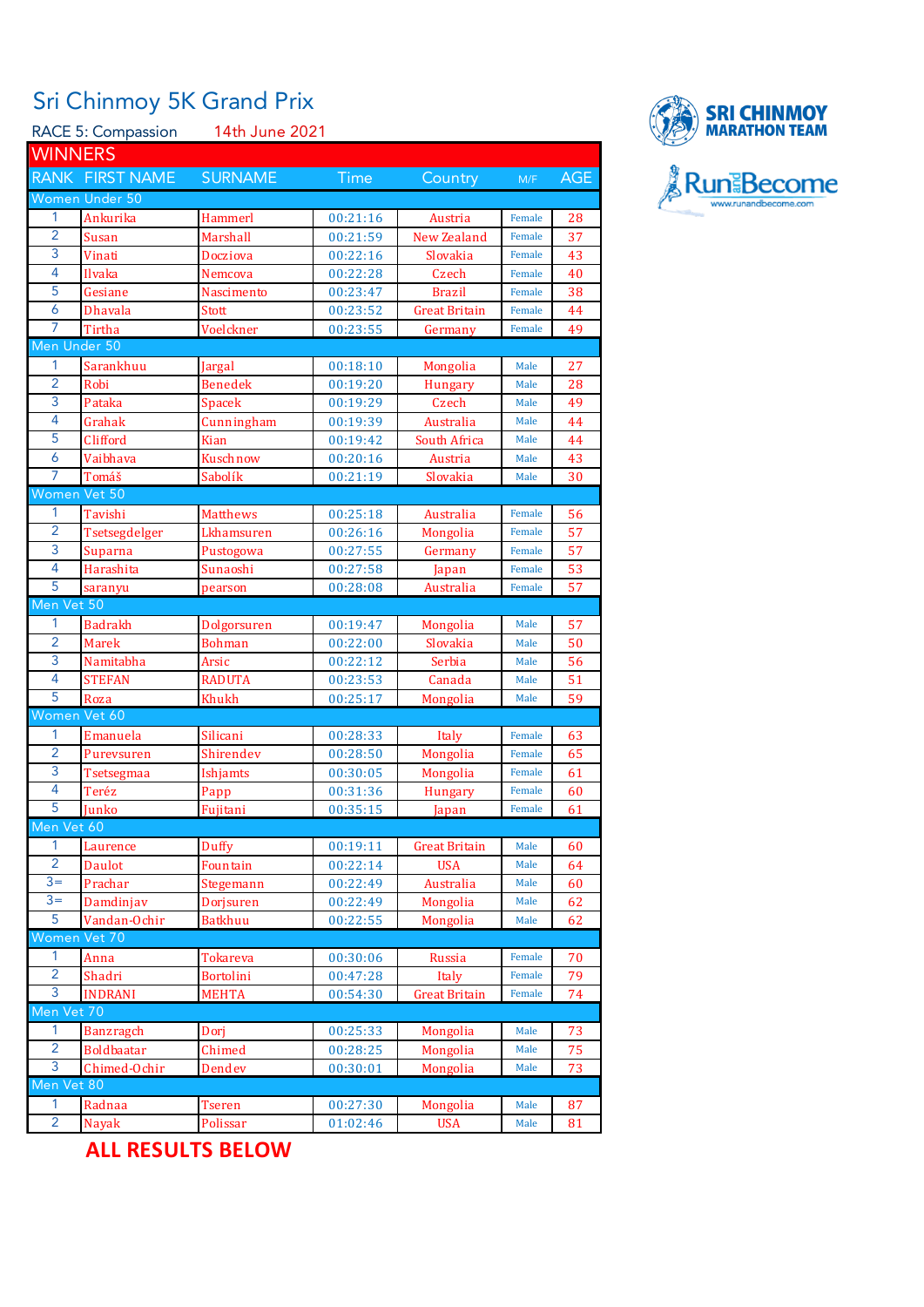| <b>RESULTS</b> |                  |                 |             |                      |        |    |              |                  |
|----------------|------------------|-----------------|-------------|----------------------|--------|----|--------------|------------------|
|                | RANK FIRST NAME  | <b>SURNAME</b>  | <b>Time</b> | Country              | M/F    |    | AGE CATEGORY | CAT. POS.        |
|                |                  |                 |             |                      |        |    |              |                  |
| $\mathbf{1}$   | Sarankhuu        | Jargal          | 00:18:10    | Mongolia             | Male   | 27 | M U/50       | $\mathbf{1}$     |
| $\overline{2}$ | Laurence         | Duffy           | 00:19:11    | <b>Great Britain</b> | Male   | 60 | <b>MV60</b>  | $\mathbf{1}$     |
| 3              | Robi             | <b>Benedek</b>  | 00:19:20    | Hungary              | Male   | 28 | M U/50       | $\overline{2}$   |
| 4              | Pataka           | <b>Spacek</b>   | 00:19:29    | Czech                | Male   | 49 | M U/50       | 3                |
| 5              | Grahak           | Cunningham      | 00:19:39    | Australia            | Male   | 44 | M U/50       | $\overline{4}$   |
| 6              | Clifford         | Kian            | 00:19:42    | South Africa         | Male   | 44 | M U/50       | 5                |
| $\overline{7}$ | <b>Badrakh</b>   | Dolgorsuren     | 00:19:47    | Mongolia             | Male   | 57 | <b>MV50</b>  | $\mathbf{1}$     |
| 8              | Vaibhava         | Kuschnow        | 00:20:16    | Austria              | Male   | 43 | M U/50       | 6                |
| 9              | Ankurika         | <b>Hammerl</b>  | 00:21:16    | Austria              | Female | 28 | WU/50        | $\mathbf{1}$     |
| 10             | Tomáš            | Sabolík         | 00:21:19    | Slovakia             | Male   | 30 | M U/50       | 7                |
| 11             | Susan            | Marshall        | 00:21:59    | <b>New Zealand</b>   | Female | 37 | WU/50        | 2                |
| 12             | <b>Marek</b>     | Bohman          | 00:22:00    | Slovakia             | Male   | 50 | <b>MV50</b>  | $\overline{c}$   |
| 13             | Namitabha        | Arsic           | 00:22:12    | Serbia               | Male   | 56 | <b>MV50</b>  | 3                |
| 14             | Daulot           | Fountain        | 00:22:14    | <b>USA</b>           |        | 64 | <b>MV60</b>  | $\overline{2}$   |
| 15             | Vinati           | Docziova        |             |                      | Male   |    |              |                  |
| 16             | Ilvaka           |                 | 00:22:16    | Slovakia             | Female | 43 | WU/50        | 3                |
| 17             |                  | Nemcova         | 00:22:28    | Czech                | Female | 40 | WU/50        | 4                |
|                | Prachar          | Stegemann       | 00:22:49    | Australia            | Male   | 60 | <b>MV60</b>  | 3                |
| 18             | Damdinjav        | Dorjsuren       | 00:22:49    | Mongolia             | Male   | 62 | <b>MV60</b>  | $\overline{4}$   |
| 19             | Vandan-Ochir     | Batkhuu         | 00:22:55    | Mongolia             | Male   | 62 | <b>MV60</b>  | 5                |
| 20             | Yatkara          | Aleksapolskyy   | 00:23:22    | Canada               | Male   | 45 | M U/50       | $\bf 8$          |
| 21             | Gesiane          | Nascimento      | 00:23:47    | <b>Brazil</b>        | Female | 38 | WU/50        | 5                |
| 22             | <b>Dhavala</b>   | Stott           | 00:23:52    | <b>Great Britain</b> | Female | 44 | WU/50        | 6                |
| 23             | <b>STEFAN</b>    | RADUTA          | 00:23:53    | Canada               | Male   | 51 | <b>MV50</b>  | $\overline{4}$   |
| 24             | Tirtha           | Voelckner       | 00:23:55    | Germany              | Female | 49 | WU/50        | $\overline{7}$   |
| 25             | Vlada            | Lepic           | 00:24:20    | Czech                | Male   | 45 | M U/50       | 9                |
| 26             | Magdalena        | Lewosinska      | 00:24:23    | Germany              | Female | 31 | WU/50        | $\bf 8$          |
| 27             | Kanala           | Auer            | 00:24:28    | Austria              | Male   | 64 | <b>MV60</b>  | 6                |
| 28             | Sulabha          | Wishiewski      | 00:24:49    | Canada               | Male   | 61 | <b>MV60</b>  | 7                |
| 29             | Altantsag        | <b>Baatar</b>   | 00:25:03    | Mongolia             | Male   | 63 | <b>MV60</b>  | 8                |
| 30             | Roza             | Khukh           | 00:25:17    | Mongolia             | Male   | 59 | M V50        | 5                |
| 31             | Tavishi          | <b>Matthews</b> | 00:25:18    | Australia            | Female | 56 | <b>WV50</b>  | $\mathbf{1}$     |
| 32             | dirghajivi       | <b>Bogar</b>    | 00:25:21    | Slovenia             | Male   | 59 | <b>MV50</b>  | 6                |
| 33             | <b>Batsukh</b>   | Sharav          | 00:25:30    | Mongolia             | Male   | 68 | <b>MV60</b>  | 9                |
| 34             | <b>Banzragch</b> | Dorj            | 00:25:33    | Mongolia             | Male   | 73 | <b>MV70</b>  | $\mathbf{1}$     |
| 35             | Hana             | Lepicova        | 00:26:05    | Czech                | Female | 47 | WU/50        | 9                |
| 36             | Tsetsegdelger    | Lkhamsuren      | 00:26:16    | Mongolia             | Female | 57 | <b>WV50</b>  | $\overline{2}$   |
| 37             | Roger            | Rogge           | 00:26:20    | Germany              | Male   | 36 | M U/50       | 10               |
| 38             | Varenya          | Gagova          | 00:26:25    | <b>Bulgaria</b>      | Female | 40 | WU/50        | 10               |
| 39             | Danica           | Cernakova       | 00:26:34    | Slovakia             | Female | 45 | WU/50        | 11               |
| 40             | Kuladipa         | Babušík         | 00:26:55    | Slovakia             | Male   | 50 | <b>MV50</b>  | $\overline{7}$   |
| 41             | Manfred          | Quester         | 00:27:00    | Germany              | Male   | 65 | <b>MV60</b>  | 10               |
| 42             | Radnaa           | Tseren          | 00:27:30    | Mongolia             | Male   | 87 | <b>MV80</b>  | $\mathbf{1}$     |
| 43             | Suparna          | Pustogowa       | 00:27:55    | Germany              | Female | 57 | <b>WV50</b>  | 3                |
| 44             | Harashita        | Sunaoshi        | 00:27:58    | Japan                | Female | 53 | <b>WV50</b>  | $\overline{4}$   |
| 45             | Eva              | Paradise        | 00:28:06    | Czech                | Female | 36 | WU/50        | 12               |
| 46             | saranyu          | pearson         | 00:28:08    | Australia            | Female | 57 | <b>WV50</b>  | $\overline{5}$   |
| 47             | Nicola           | <b>Barato</b>   | 00:28:10    | Italy                | Male   | 58 | <b>MV50</b>  | 8                |
| 48             | Andrew           | Cotton          | 00:28:19    | <b>Great Britain</b> | Male   | 52 | <b>MV50</b>  | $\overline{9}$   |
| 49             | <b>Nurari</b>    | Merry           | 00:28:24    | <b>Great Britain</b> | Female | 50 | <b>WV50</b>  | $\boldsymbol{6}$ |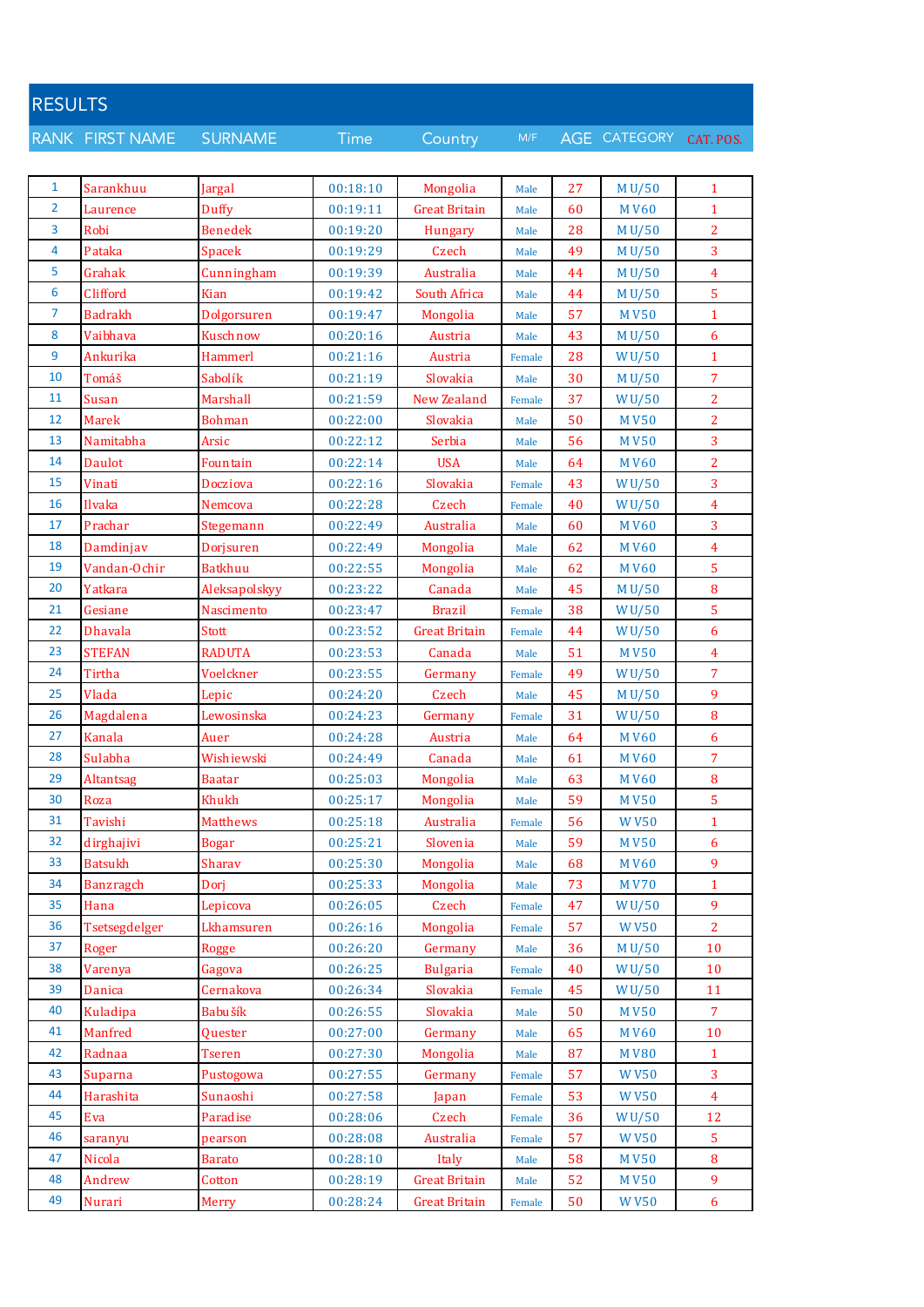| 50  | <b>Boldbaatar</b> | Chimed          | 00:28:25 | Mongolia             | Male   | 75 | <b>MV70</b>        | $\overline{2}$ |
|-----|-------------------|-----------------|----------|----------------------|--------|----|--------------------|----------------|
| 51  | Emanuela          | Silicani        | 00:28:33 | Italy                | Female | 63 | <b>WV60</b>        | $\mathbf{1}$   |
| 52  | Dejan             | Despotovic      | 00:28:43 | Serbia               | Male   | 45 | M U/50             | 11             |
| 53  | Purevsuren        | Shirendev       | 00:28:50 | Mongolia             | Female | 65 | <b>WV60</b>        | $\overline{2}$ |
| 54  | David             | Smith           | 00:28:58 | <b>Great Britain</b> | Male   | 52 | <b>MV50</b>        | 10             |
| 55  | Pavaka            | Ritchot         | 00:28:59 | Canada               | Male   | 46 | M U/50             | 12             |
| 56  | Marlen            | <b>Bernhard</b> | 00:29:41 | Germany              | Female | 34 | WU/50              | 13             |
| 57  | Chimed-Ochir      | Dendev          | 00:30:01 | Mongolia             | Male   | 73 | <b>MV70</b>        | $\overline{3}$ |
| 58  | Tsetsegmaa        | Ishjamts        | 00:30:05 | Mongolia             | Female | 61 | <b>WV60</b>        | $\overline{3}$ |
| 59  | Anna              | <b>Tokareva</b> | 00:30:06 | Russia               | Female | 70 | <b>WV70</b>        | $\mathbf{1}$   |
| 60  | Penny             | Nam             | 00:30:07 | South Africa         | Female | 44 | <b>WU/50</b>       | 14             |
| 61  | Sharon            | <b>Terry</b>    | 00:30:14 | <b>Great Britain</b> | Female | 55 | <b>WV50</b>        | $\overline{7}$ |
| 62  | <b>Tsogoo</b>     | <b>Balbar</b>   | 00:30:17 | Mongolia             | Male   | 58 | <b>MV50</b>        | 11             |
| 63  | Deemanta          | <b>Benedek</b>  | 00:30:36 | <b>Hungary</b>       | Female | 52 | <b>WV50</b>        | $\bf 8$        |
| 64  | István            | <b>Csendes</b>  | 00:30:37 | Hungary              | Male   | 61 | <b>MV60</b>        | 11             |
| 65  | <b>Brahmata</b>   | Michael         | 00:30:52 | Canada               | Female | 33 | WU/50              | 15             |
| 66  | <b>Mariana</b>    | Mosquera        | 00:31:00 | Argentina            | Female | 55 | <b>WV50</b>        | 9              |
| 67  | Teréz             | Papp            | 00:31:36 | Hungary              | Female | 60 | <b>WV60</b>        | $\overline{4}$ |
| 68  | <b>Eszter</b>     | Koncz           | 00:31:49 | Hungary              | Female | 34 | WU/50              | 16             |
| 69  | Shree             | Chirkoot        | 00:31:50 | South Africa         | Male   | 55 | <b>MV50</b>        | 12             |
| 70  | <b>Stacey</b>     | Marsh           | 00:31:52 | Australia            | Female | 44 | W <sub>U</sub> /50 | 17             |
| 71  | andrej            | veble           | 00:32:49 | Slovenia             | Male   | 64 | <b>MV60</b>        | 12             |
| 72  | Samviraja         | Gori            | 00:32:50 | Italy                | Female | 48 | WU/50              | 18             |
| 73  | Matthew           | <b>Davison</b>  | 00:32:54 | <b>Great Britain</b> | Male   | 50 | <b>MV50</b>        | 13             |
| 74  | Oyungerel         | Seded           | 00:33:02 | Mongolia             | Female | 52 | <b>WV50</b>        | 10             |
| 75  | Pramiti           | Niwa            | 00:33:10 | Japan                | Female | 59 | <b>WV50</b>        | 11             |
| 76  | <b>Batzaya</b>    | Purev           | 00:33:20 | Mongolia             | Female | 41 | WU/50              | 19             |
| 77  | mahakulina        | obersnel        | 00:33:40 | Slovenia             | Male   | 50 | <b>MV50</b>        | 14             |
| 78  | Anna              | Khimchinskaia   | 00:34:47 | Russia               | Female | 43 | WU/50              | 20             |
| 79  | Purupriya         | <b>Dolinar</b>  | 00:35:11 | Slovenia             | Female | 38 | WU/50              | 21             |
| 80  | Sahatvam          | Selbach         | 00:35:14 | Germany              | Male   | 66 | <b>MV60</b>        | 13             |
| 81  | Junko             | Fujitani        | 00:35:15 | Japan                | Female | 61 | <b>WV60</b>        | $\overline{5}$ |
| 82  | Gan-Erdene        | Ganbat          | 00:35:27 | Mongolia             | Female | 35 | WU/50              | 22             |
| 83  | Éva               | Lindwurm        | 00:35:35 | Hungary              | Female | 65 | <b>WV60</b>        | 6              |
| 84  | Tuvijata          | <b>Puskas</b>   | 00:36:03 | Hungary              | Male   | 48 | M U/50             | 13             |
| 85  | Tungalag          | Serj            | 00:36:10 | Mongolia             | Female | 63 | <b>WV60</b>        | $\overline{7}$ |
| 86  | <b>Bikash</b>     | Frost           | 00:36:31 | Germany              | Male   | 63 | <b>MV60</b>        | 14             |
| 87  | <b>Bolormaa</b>   | Munkhdorj       | 00:36:39 | Mongolia             | Female | 39 | W <sub>U</sub> /50 | 23             |
| 88  | Odgiiv            | Jadambaa        | 00:36:55 | Mongolia             | Male   | 71 | <b>MV70</b>        | $\overline{4}$ |
| 89  | Niharika          | Nuuja           | 00:37:00 | Finland              | Female | 66 | <b>WV60</b>        | 8              |
| 90  | Laurel            | Michael         | 00:37:04 | Canada               | Female | 62 | <b>WV60</b>        | 9              |
| 91  | Kristina          | Kolompar        | 00:37:06 | Serbia               | Female | 43 | WU/50              | 24             |
| 92  | Manini            | <b>Nguyen</b>   | 00:37:51 | <b>USA</b>           | Female | 44 | WU/50              | 25             |
| 93  | Raktima           | Takács          | 00:37:51 | <b>Hungary</b>       | Female | 53 | <b>WV50</b>        | 12             |
| 94  | Nirvadya          | Ayurzana        | 00:38:45 | Mongolia             | Female | 41 | WU/50              | 26             |
| 95  | Pushparanii       | Piner           | 00:39:42 | Canada               | Female | 49 | WU/50              | 27             |
| 96  | Jane              | Schenker        | 00:39:43 | Germany              | Female | 62 | <b>WV60</b>        | 10             |
| 97  | Pranayani         | Schuringa       | 00:39:57 | Netherlands          | Female | 47 | WU/50              | 28             |
| 98  | Maria             | <b>Xavier</b>   | 00:41:41 | <b>USA</b>           | Female | 58 | <b>WV50</b>        | 13             |
| 99  | Sharani           | Robins          | 00:42:52 | <b>USA</b>           | Female | 60 | <b>WV60</b>        | 11             |
| 100 | Ian               | Isherwood       | 00:45:21 | <b>Great Britain</b> | Male   | 68 | <b>MV60</b>        | 15             |
| 101 | Pradipana         | Loser-Frost     | 00:46:35 | Germany              | Female | 62 | <b>WV60</b>        | 12             |
|     |                   | keefe           | 00:46:49 | <b>USA</b>           | Male   | 74 | <b>MV70</b>        | 5 <sub>1</sub> |
| 102 | adhiratha         |                 |          |                      |        |    |                    |                |